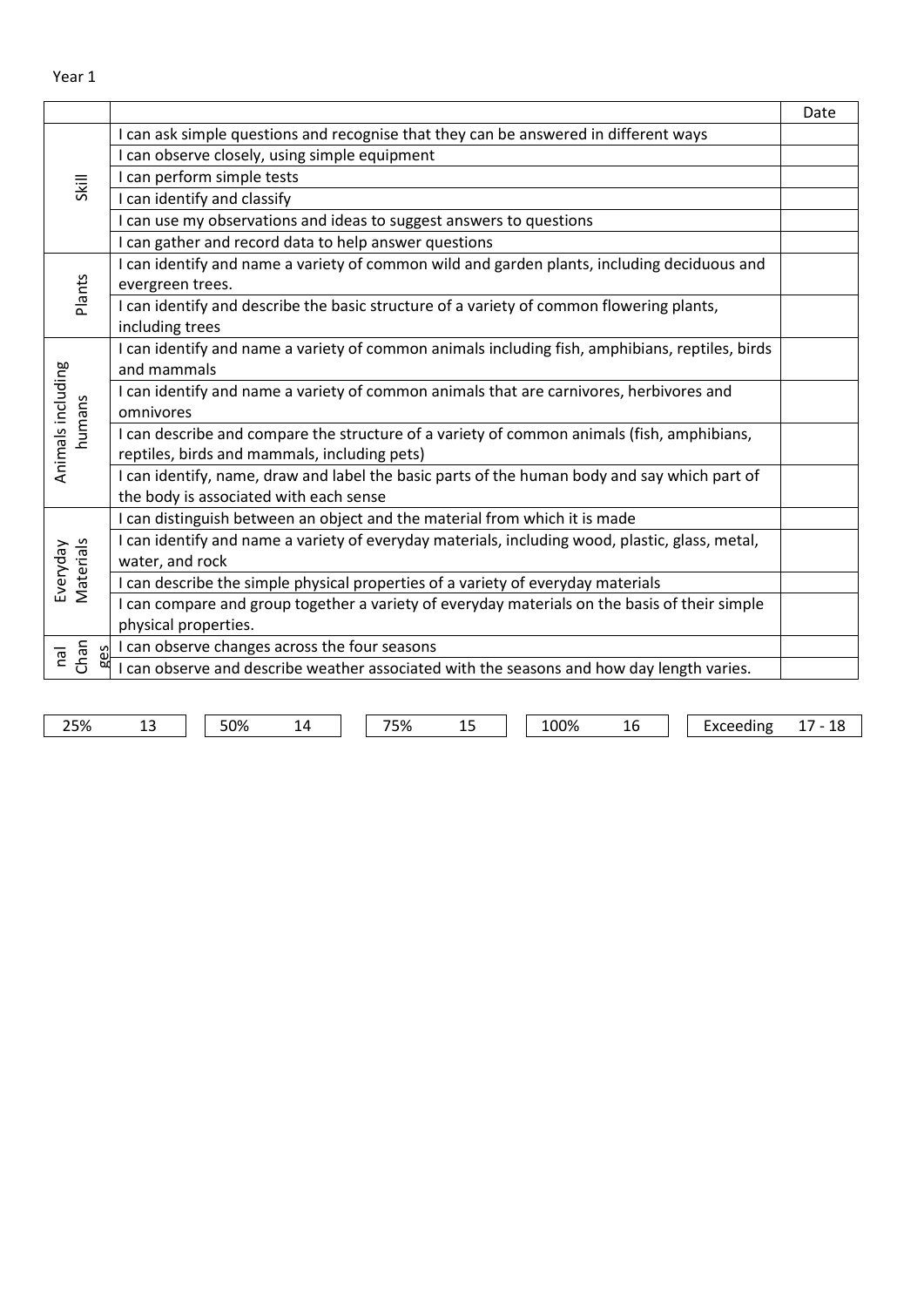|                                     |                                                                                                                                                                                                                                    | Date |
|-------------------------------------|------------------------------------------------------------------------------------------------------------------------------------------------------------------------------------------------------------------------------------|------|
| <b>Skill</b>                        | I can ask simple questions and recognise that they can be answered in different ways                                                                                                                                               |      |
|                                     | I can observe closely, using simple equipment                                                                                                                                                                                      |      |
|                                     | I can perform simple tests                                                                                                                                                                                                         |      |
|                                     | I can identify and classify                                                                                                                                                                                                        |      |
|                                     | I can use my observations and ideas to suggest answers to questions                                                                                                                                                                |      |
|                                     | I can gather and record data to help answer questions                                                                                                                                                                              |      |
|                                     | I can explore and compare the differences between things that are living, dead, and things<br>that have never been alive                                                                                                           |      |
| living things and their<br>habitats | I can identify that most living things live in habitats to which they are suited and describe<br>how different habitats provide for the basic needs of different kinds of animals and plants,<br>and how they depend on each other |      |
|                                     | I can identify and name a variety of plants and animals in their habitats, including micro-<br>habitats                                                                                                                            |      |
|                                     | I can describe how animals obtain their food from plants and other animals, using the idea<br>of a simple food chain, and identify and name different sources of food.                                                             |      |
|                                     | I can observe and describe how seeds and bulbs grow into mature plants                                                                                                                                                             |      |
| Plants                              | I can find out and describe how plants need water, light and a suitable temperature to<br>grow and stay healthy                                                                                                                    |      |
|                                     | I can notice that animals, including humans, have offspring which grow into adults                                                                                                                                                 |      |
| ncluding<br>Animals,<br>humans      | I can find out about and describe the basic needs of animals, including humans, for survival<br>(water, food and air)                                                                                                              |      |
|                                     | I can describe the importance for humans of exercise, eating the right amounts of different<br>types of food, and hygiene                                                                                                          |      |
| materials<br>everyday<br>Uses of    | I can identify and compare the suitability of a variety of everyday materials, including<br>wood, metal, plastic, glass, brick, rock, paper and cardboard for particular uses                                                      |      |
|                                     | I can find out how the shapes of solid objects made from some materials can be changed<br>by squashing, bending, twisting and stretching                                                                                           |      |

25% 19 50% 20 75% 21 100% 22 Exceeding 23-24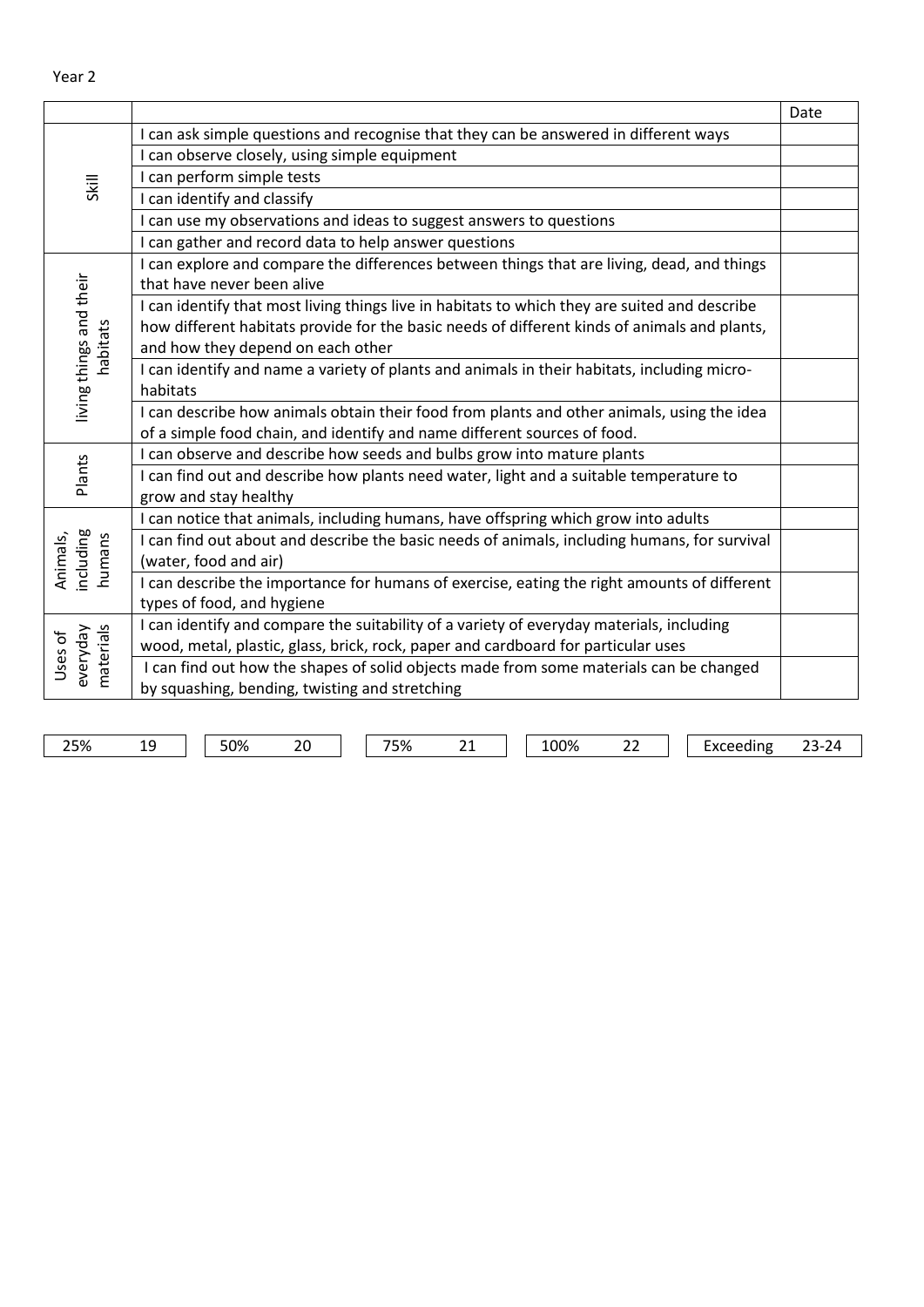|                     |                                                                                                        | Date      |
|---------------------|--------------------------------------------------------------------------------------------------------|-----------|
|                     | I can ask relevant questions and using different types of scientific enquiries to answer them          |           |
|                     | I can set up simple practical enquiries, comparative and fair tests                                    |           |
|                     | I can make systematic and careful observations and, where appropriate, taking accurate                 |           |
|                     | measurements using standard units, using a range of equipment, including thermometers and              |           |
|                     | data loggers                                                                                           |           |
|                     | I can gather, record, classify and present data in a variety of ways to help in answering questions    |           |
|                     | I can record findings using simple scientific language, drawings, labelled diagrams, keys, bar         |           |
| Skill               | charts, and tables                                                                                     |           |
|                     | I can report on findings from enquiries, including oral and written explanations, displays or          |           |
|                     | presentations of results and conclusions                                                               |           |
|                     | I can use results to draw simple conclusions, make predictions for new values, suggest                 |           |
|                     | improvements and raise further questions                                                               |           |
|                     | I can identify differences, similarities or changes related to simple scientific ideas and processes   |           |
|                     | I can use straightforward scientific evidence to answer questions or to support my findings.           |           |
|                     | I can identify and describe the functions of different parts of flowering plants: roots, stem/trunk,   |           |
|                     | leaves and flowers                                                                                     |           |
|                     | I can explore the requirements of plants for life and growth (air, light, water, nutrients from soil,  |           |
| Plants              | and room to grow) and how they vary from plant to plant                                                |           |
|                     | I can investigate the way in which water is transported within plants                                  |           |
|                     | I can explore the part that flowers play in the life cycle of flowering plants, including pollination, |           |
|                     | seed formation and seed dispersal.                                                                     |           |
|                     | I can identify that animals, including humans, need the right types and amount of nutrition, and       |           |
| Animals &<br>humans | that they cannot make their own food; they get nutrition from what they eat                            |           |
|                     | I can identify that humans and some other animals have skeletons and muscles for support,              |           |
|                     | protection and movement                                                                                |           |
|                     | I can compare and group together different kinds of rocks on the basis of their appearance and         |           |
|                     | simple physical properties                                                                             |           |
| Rocks               | I can describe in simple terms how fossils are formed when things that have lived are trapped          |           |
|                     | within rock                                                                                            |           |
|                     | I can recognise that soils are made from rocks and organic matter                                      |           |
|                     | I can recognise that they need light in order to see things and that dark is the absence of light      |           |
|                     | I can notice that light is reflected from surfaces                                                     |           |
|                     | I can recognise that light from the sun can be dangerous and that there are ways to protect their      |           |
| Light               | eyes                                                                                                   |           |
|                     | I can recognise that shadows are formed when the light from a light source is blocked by a solid       |           |
|                     | object                                                                                                 |           |
|                     | I can find patterns in the way that the size of shadows change.                                        |           |
|                     | can compare how things move on different surfaces                                                      |           |
|                     | I can notice that some forces need contact between two objects, but magnetic forces can act at a       |           |
| Forces & Magnets    | distance                                                                                               |           |
|                     | I can observe how magnets attract or repel each other and attract some materials and not others        |           |
|                     | describe magnets as having two poles                                                                   |           |
|                     | I can predict whether two magnets will attract or repel each other, depending on which poles are       |           |
|                     | facing.                                                                                                |           |
|                     | I can compare and group together a variety of everyday materials on the basis of whether they          |           |
|                     | are attracted to a magnet, and identify some magnetic materials                                        |           |
|                     |                                                                                                        |           |
| 25%                 | 50%<br>75%<br>100%<br>Exceeding<br>25<br>26<br>27<br>28                                                | $29 - 30$ |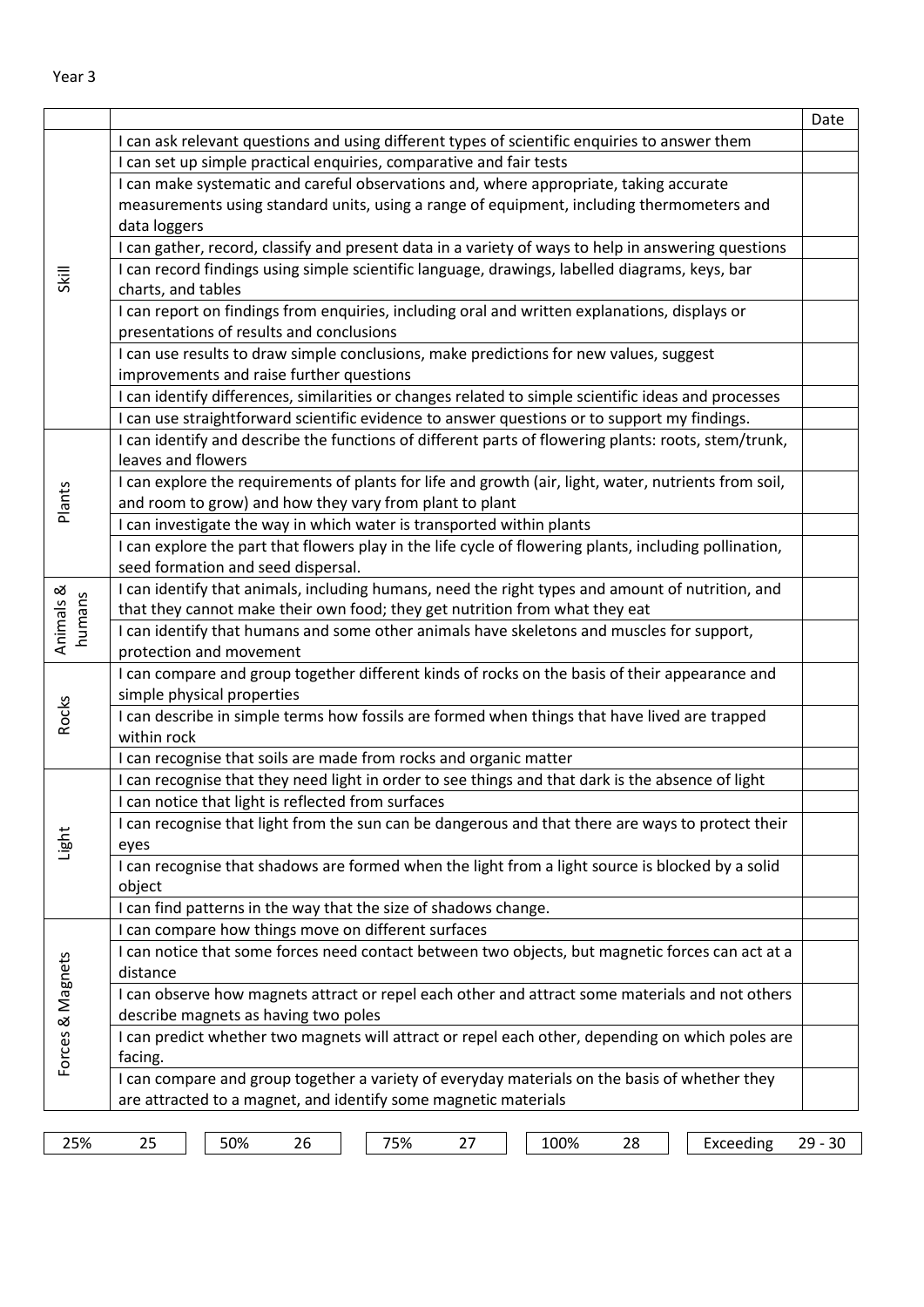| I can ask relevant questions and using different types of scientific enquiries to answer them<br>I can set up simple practical enquiries, comparative and fair tests<br>I can make systematic and careful observations and, where appropriate, taking accurate |  |
|----------------------------------------------------------------------------------------------------------------------------------------------------------------------------------------------------------------------------------------------------------------|--|
|                                                                                                                                                                                                                                                                |  |
|                                                                                                                                                                                                                                                                |  |
|                                                                                                                                                                                                                                                                |  |
| measurements using standard units, using a range of equipment, including thermometers and                                                                                                                                                                      |  |
| data loggers                                                                                                                                                                                                                                                   |  |
| I can gather, record, classify and present data in a variety of ways to help in answering questions                                                                                                                                                            |  |
| I can record findings using simple scientific language, drawings, labelled diagrams, keys, bar<br>Skill                                                                                                                                                        |  |
| charts, and tables                                                                                                                                                                                                                                             |  |
| I can report on findings from enquiries, including oral and written explanations, displays or                                                                                                                                                                  |  |
| presentations of results and conclusions                                                                                                                                                                                                                       |  |
| I can use results to draw simple conclusions, make predictions for new values, suggest                                                                                                                                                                         |  |
| improvements and raise further questions                                                                                                                                                                                                                       |  |
| I can identify differences, similarities or changes related to simple scientific ideas and processes                                                                                                                                                           |  |
| I can use straightforward scientific evidence to answer questions or to support my findings.                                                                                                                                                                   |  |
| I can recognise that living things can be grouped in a variety of ways                                                                                                                                                                                         |  |
| Living things<br>& habitats<br>I can explore and use classification keys to help group, identify and name a variety of living things                                                                                                                           |  |
| in their local and wider environment                                                                                                                                                                                                                           |  |
| I can recognise that environments can change and that this can sometimes pose dangers to living                                                                                                                                                                |  |
| things.                                                                                                                                                                                                                                                        |  |
| I can describe the simple functions of the basic parts of the digestive system in humans                                                                                                                                                                       |  |
| <b>Animals</b><br>humans<br>I can identify the different types of teeth in humans and their simple functions<br>ಡ                                                                                                                                              |  |
| I can construct and interpret a variety of food chains, identifying producers, predators and prey.                                                                                                                                                             |  |
| I can compare and group materials together, according to whether they are solids, liquids or                                                                                                                                                                   |  |
| gases                                                                                                                                                                                                                                                          |  |
| States of matter<br>I can observe that some materials change state when they are heated or cooled, and measure or                                                                                                                                              |  |
| research the temperature at which this happens in degrees Celsius (°C)                                                                                                                                                                                         |  |
| I can identify the part played by evaporation and condensation in the water cycle and associate                                                                                                                                                                |  |
| the rate of evaporation with temperature.                                                                                                                                                                                                                      |  |
| I can identify how sounds are made, associating some of them with something vibrating                                                                                                                                                                          |  |
| I can recognise that vibrations from sounds travel through a medium to the ear                                                                                                                                                                                 |  |
| pund<br>I can find patterns between the pitch of a sound and features of the object that produced it                                                                                                                                                           |  |
| I can find patterns between the volume of a sound and the strength of the vibrations that<br>Ō                                                                                                                                                                 |  |
| produced it                                                                                                                                                                                                                                                    |  |
| I can recognise that sounds get fainter as the distance from the sound source increases.                                                                                                                                                                       |  |
| I can identify common appliances that run on electricity                                                                                                                                                                                                       |  |
| I can construct a simple series electrical circuit, identifying and naming its basic parts, including                                                                                                                                                          |  |
| cells, wires, bulbs, switches and buzzers<br>I can identify whether or not a lamp will light in a simple series circuit, based on whether or not                                                                                                               |  |
| Electricity<br>the lamp is part of a complete loop with a battery                                                                                                                                                                                              |  |
|                                                                                                                                                                                                                                                                |  |
| I can recognise that a switch opens and closes a circuit and associate this with whether or not a                                                                                                                                                              |  |
| lamp lights in a simple series circuit<br>I can recognise some common conductors and insulators, and associate metals with being good                                                                                                                          |  |
| conductors.                                                                                                                                                                                                                                                    |  |
|                                                                                                                                                                                                                                                                |  |

Year 4

25% 31 50% 32 75% 33 100% 34 Exceeding 35 - 36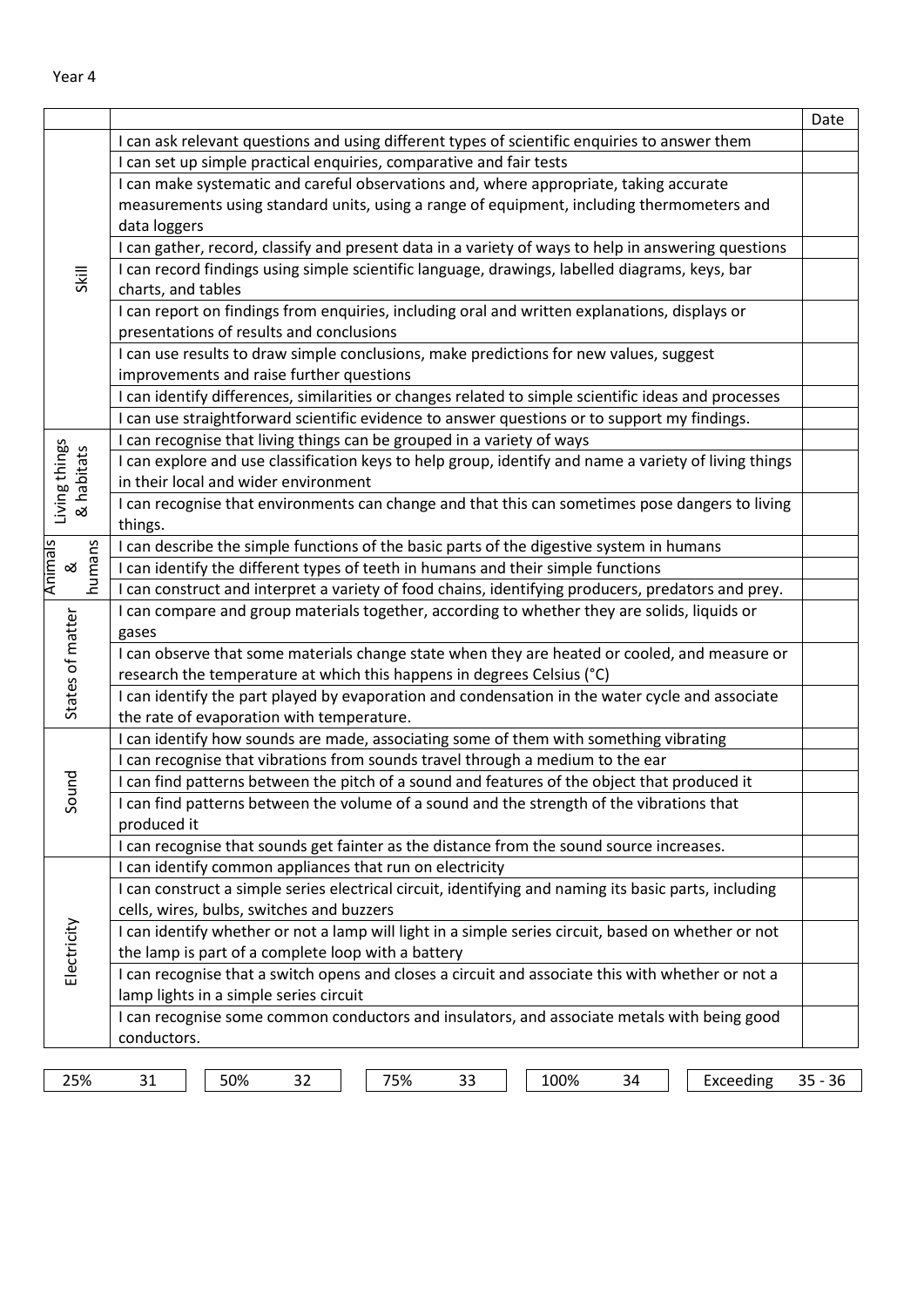|                                     |                                                                                                                                                                                                                                  | Date      |
|-------------------------------------|----------------------------------------------------------------------------------------------------------------------------------------------------------------------------------------------------------------------------------|-----------|
|                                     | I can plan different types of scientific enquiries to answer questions, including recognising and<br>controlling variables where necessary                                                                                       |           |
| Skill                               | I can take measurements, using a range of scientific equipment, with increasing accuracy and<br>precision, taking repeat readings when appropriate                                                                               |           |
|                                     | I can record data and results of increasing complexity using scientific diagrams and labels,<br>classification keys, tables, scatter graphs, bar and line graphs                                                                 |           |
|                                     | I can use test results to make predictions to set up further comparative and fair tests                                                                                                                                          |           |
|                                     | I can report and present findings from enquiries, including conclusions, causal relationships and<br>explanations of and degree of trust in results, in oral and written forms such as displays and<br>other presentations       |           |
|                                     | I can identify scientific evidence that has been used to support or refute ideas or arguments.                                                                                                                                   |           |
|                                     | I can describe the differences in the life cycles of a mammal, an amphibian, an insect and a bird                                                                                                                                |           |
| Living<br>things                    | I can describe the life process of reproduction in some plants and animals.                                                                                                                                                      |           |
|                                     | I can describe the changes as humans develop to old age.                                                                                                                                                                         |           |
|                                     | I can compare and group together everyday materials on the basis of their properties, including<br>their hardness, solubility, transparency, conductivity (electrical and thermal), and response to<br>magnets                   |           |
|                                     | I know that some materials will dissolve in liquid to form a solution, and describe how to recover<br>a substance from a solution                                                                                                |           |
|                                     | I can use knowledge of solids, liquids and gases to decide how mixtures might be separated,<br>including through filtering, sieving and evaporating                                                                              |           |
|                                     | I can give reasons, based on evidence from comparative and fair tests, for the particular uses of<br>everyday materials, including metals, wood and plastic                                                                      |           |
|                                     | I can demonstrate that dissolving, mixing and changes of state are reversible changes                                                                                                                                            |           |
| Properties and changes of materials | I can explain that some changes result in the formation of new materials, and that this kind of<br>change is not usually reversible, including changes associated with burning and the action of acid<br>on bicarbonate of soda. |           |
| <b>ლ</b>                            | I can describe the movement of the Earth, and other planets, relative to the Sun in the solar<br>system                                                                                                                          |           |
| Earth and Spa                       | I can describe the movement of the Moon relative to the Earth                                                                                                                                                                    |           |
|                                     | I can describe the Sun, Earth and Moon as approximately spherical bodies                                                                                                                                                         |           |
|                                     | I can use the idea of the Earth's rotation to explain day and night and the apparent movement of                                                                                                                                 |           |
|                                     | the sun across the sky.                                                                                                                                                                                                          |           |
|                                     | I can explain that unsupported objects fall towards the Earth because of the force of gravity                                                                                                                                    |           |
| Forces                              | acting between the Earth and the falling object                                                                                                                                                                                  |           |
|                                     | I can identify the effects of air resistance, water resistance and friction, that act between moving<br>surfaces                                                                                                                 |           |
|                                     | I can recognise that some mechanisms, including levers, pulleys and gears, allow a smaller force<br>to have a greater effect.                                                                                                    |           |
|                                     |                                                                                                                                                                                                                                  |           |
| 25%                                 | Exceeding<br>50%<br>75%<br>100%<br>37<br>38<br>39<br>40                                                                                                                                                                          | $41 - 42$ |